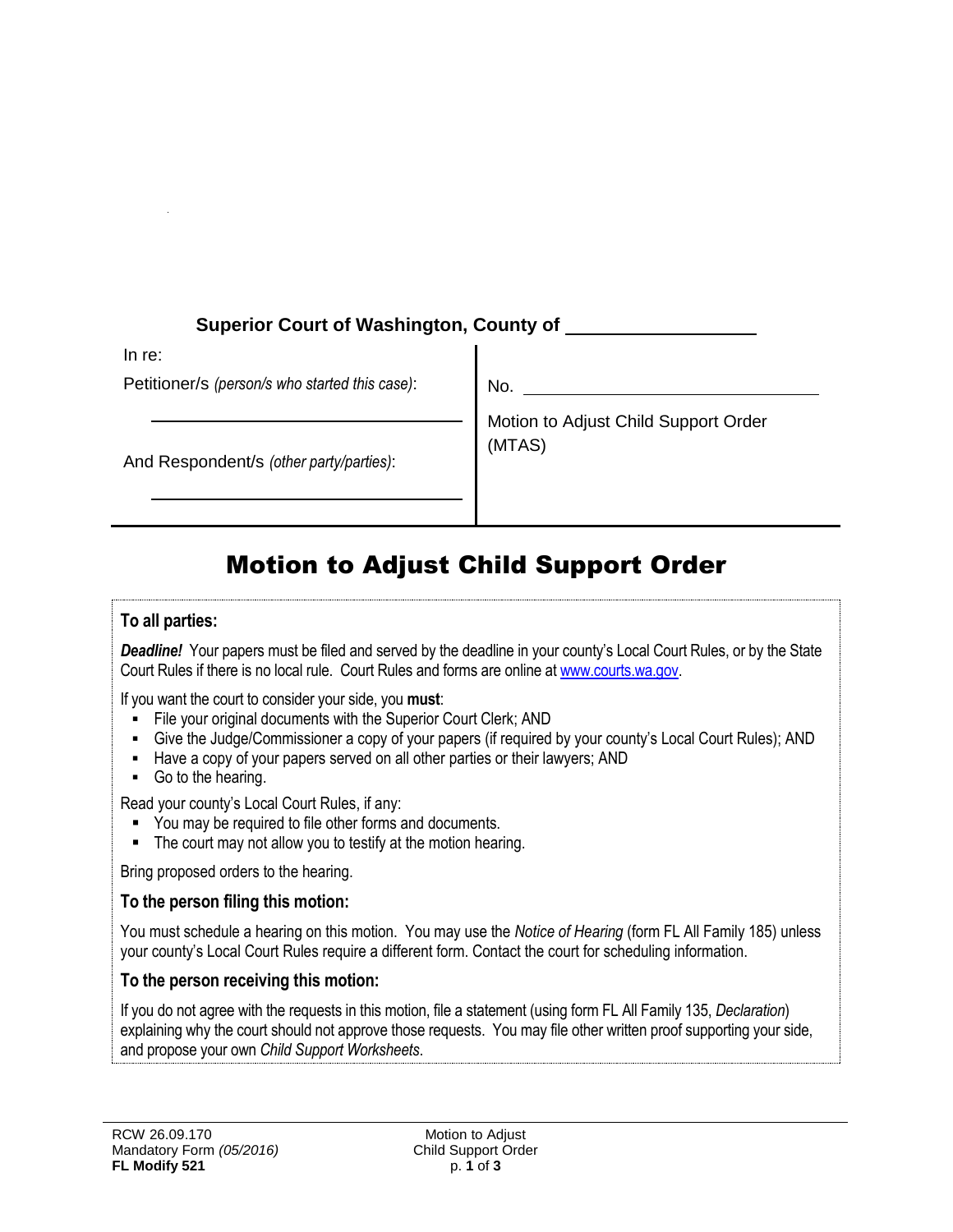1. My name is:  $\frac{1}{2}$  ask the court to adjust the *Child Support Order*. I am filing and serving proposed *Child Support Schedule Worksheets* at the same time as this motion.

### 2. **Is the state filing this motion?** *(Check one):*

- **No.** This motion is filed by a parent or non-parent custodian.
- **Yes.** The state Department of Social and Health Services (DSHS) is filing this motion because *(check all that apply):*
	- $\Box$  the children receive public assistance.
	- $\Box$  the children do not receive public assistance, but one of the parties asked DSHS to review the order and DSHS decided the order should be adjusted.
	- $\Box$  another state or jurisdiction asked for this adjustment.

# *Why should the court adjust child support? (Check all that apply):*

### 3. **Two years or more have passed**

- $\Box$  Does not apply.
- $\Box$  At least two full years (24 months) have passed since the current order was issued and any step increase took effect **and** *(check all that apply):*
	- $\Box$  the economic table or standards in RCW 26.19 have changed.
	- the parents' income has changed. (*Explain the changes here or use a separate Declaration form (FL All Family 135) and/or Financial Declaration form (FL All Family 131)):*

# 4. **Current order allows periodic adjustment**

- $\Box$  Does not apply.
- The current *Child Support Order* says support may be adjusted now.
- 5. **Other (if any):**